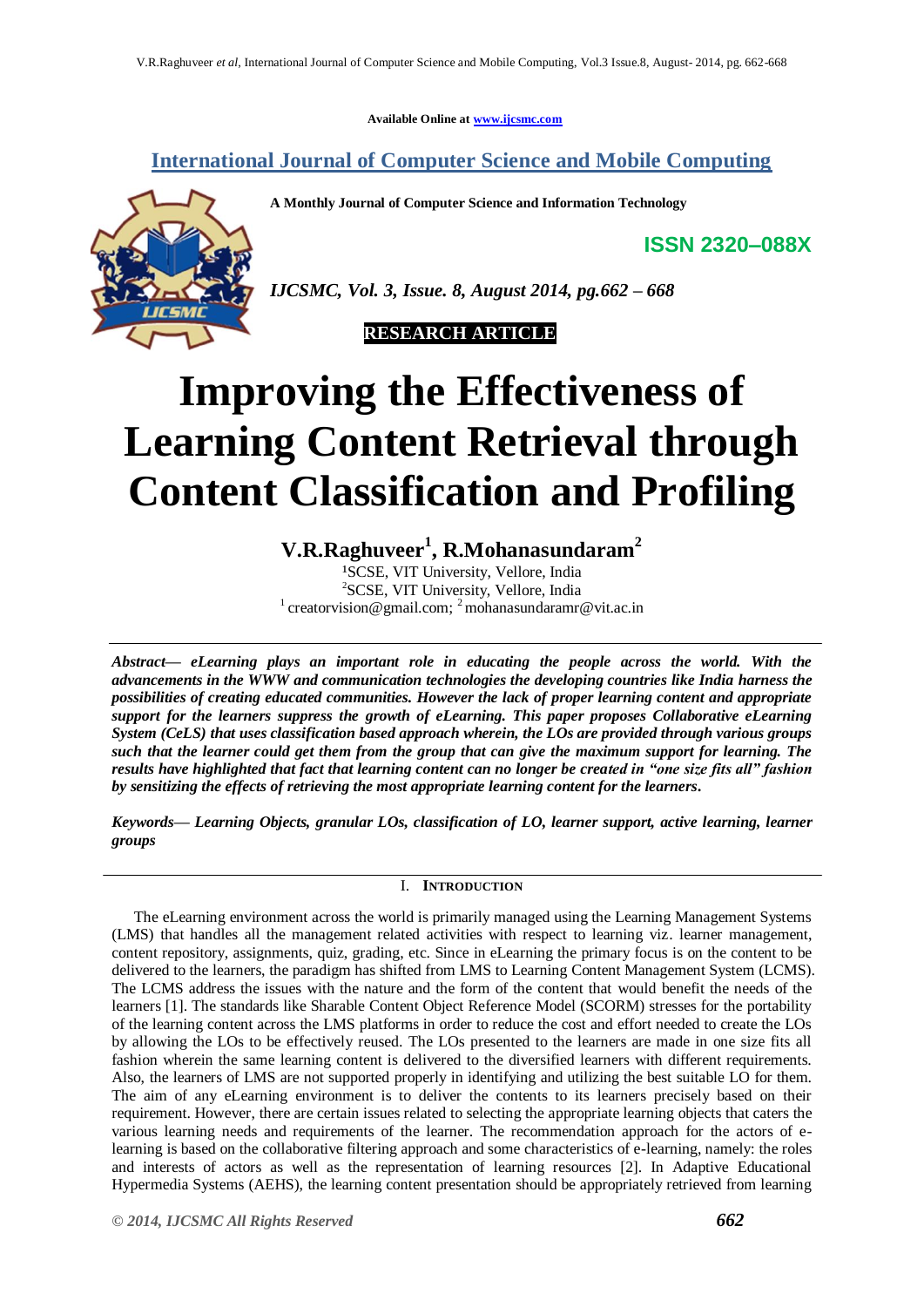object repositories, and dynamically tailored to each learner's needs [3]. In order to achieve this, the LMS must know about the learner's skills and preferences well in advance.

In a typical eLearning environment, the learner's skills and preferences are recorded with the help of Learner Profiles (LP). It is this LP that plays a pivotal role in determining the best suitable LO for the learner over their learning cycle. The IEEE Public and Private Information and IMS Learner Information Package standards support creation and migration of LPs across the learning platforms so as to support the learners over different LMSs [6]. However, the LPs created based on these standards focus mainly on the preferences specified by the learner on the type of learning content and the mode of delivery. So the profiles are being used as a tool to filter the LOs based on the explicit preferences of the learners. This hinders the need for considering the implicit requirements of the learners and their changing needs over the learning cycle. Also, the Learning Object Metadata (LOM) which is used with every LO, is rarely given any weight even though it carries the sensitive information about the nature of the object. The survey on the usage of LOM attributes across the LMSs have highlighted that only a few attributes are frequently used along with the LOs and others are mostly being ignored. The reach of any LO created and delivered across the LMS relies on these metadata as it helps in identifying the objects precisely for the learner. The lack of LOM attributes and LP attribute usage that reflects the learner's dynamic learning requirements has resulted in breeding of LOs that serves no purpose. With the growing demand for collaborative learning spaces, the need for interaction and grouping arises to create knowledge network wherein the learner is capable of sharing the bookmarks, create collaborative content, discuss and form groups to achieve a specific goal. Integrating the social learning as a part of Learning Management Systems helps to achieve effective learning over the existing platforms [4]. So, the LMS of today's era must support the learner to get the precise content with proper social support in order to capitalize on the growth of technology.

#### II. **PROPOSED SYSTEM**

Since the existing systems allow objects to be created in any file format, the contents inside most of the objects are static by nature. The various formats in which the contents are presented to the learners are documents, videos, etc. These formats do not allow the existing content to be modified or allow for new content to be added dynamically. The drawbacks with the existing systems are due to the misunderstanding of the term LO and its definition by the content creators. In order to solve the problems with content presentation and structure, a new method of content creation has to be adapted such that the task of retrieving the precise content becomes easy.

The proposed system named Collaborative eLearning System (CeLS) addresses the issues related to large granular objects like eBooks, documents, etc. These include the common metadata for the entire document or eBook where only a few of the important elements inside the content are addressed through the metadata. To overcome the limitation in retrieving the precise contents, the LO must be assembled by composing the digital content along with the appropriate metadata. Such an assembly would help to create small granular LOs that can be easily retrieved through learner searches.

#### **Granular content creation and assembly**

Granularity of a LO can be purely based on the environment in which these LO are used. For example if the LO if it is a video object, it can be of 45 minutes to one hour that represents a class room lecture. However, for text objects there are no such restrictions on the amount of content that could represent a LO. So the text objects can be as simple as a definition or it can be a large one like a lesson or chapter. The Larger the LO, the more difficult for that to be reused by parts.

The work proposed in this paper highlights the importance of creating small granular Los that caters a specific learning objective of the learner. The LOCAI implemented in this work has considered the following factors in creating a LO. They are viz. the content scope, semantics, and the information attributes as its metadata. The content author creates small granular LOs through the LOCAI along with the necessary metadata and stores it inside the LOR. These LOs are made available to the learners as LO updates. The learner, who is in need of a specific LO, uses the search interface by giving the appropriate metadata to search the LOs. The LOCAI takes the query and retrieves the LOs that precisely match with the keyword. Such small granular objects thus retrieved are presented to the learners through the mobile and desktop devices. The interface for creating the small granular LOs given in figure 1 highlights the various metadata used in creating the LOs. The metadata were picked based on the survey results on the most frequent metadata being used across the LORs in the world.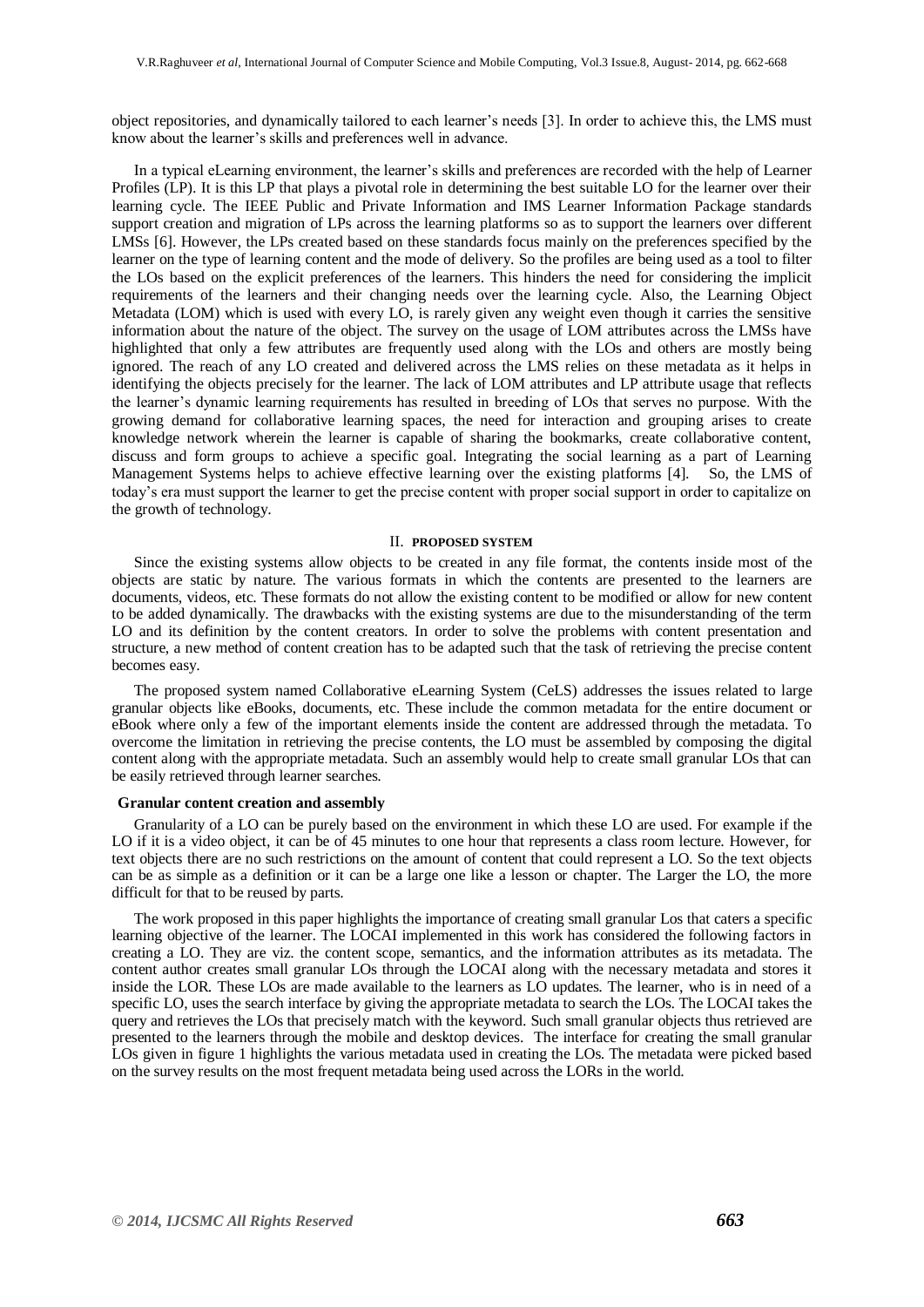| Home                | <b>View Profile</b><br>Group Info<br><b>Back End</b><br>Search              | LOCAL                                                                                             |
|---------------------|-----------------------------------------------------------------------------|---------------------------------------------------------------------------------------------------|
|                     |                                                                             | Content Attributes                                                                                |
| Domain :            | $DSA -$<br>-Select-                                                         |                                                                                                   |
| Group-ID :<br>Name: | Queue Implementation                                                        | Text $\mathbf{v}$<br>Content Type:<br>Category:<br>Definition<br>۰                                |
| Desc:               | This object explains<br>how queue data<br>structure is<br>implemented using | English -<br>Language:<br>Stand-alone<br>Object-type:<br><b>Compose with Assets</b>               |
| Date:               | $22 - 11 - 13$                                                              | Select Asset-1:<br>No file selected.<br>Browse<br>Select Asset-2:<br>No file selected.<br>Browse. |
| Author:             | R Shakthi                                                                   | Select Asset-3:<br>No file selected.<br>Browse_<br>Submit                                         |

Fig. 1. Snapshot of LOCAI

LOCAI supports creation of LOs with respect to specific domains. It is this domain information that helps to classify the LOs. The domains are broad subject areas under which the LOs falls under. Examples of domains are data structures, artificial intelligence, etc.

#### **Learner Profile creation**

In CeLS the user information is stored under the learner profile. This LP is primarily categorized into Generic Profile (GP) and Specific Profiles (SP). The GP of the learner holds the basic information about the learner viz. personal, academic, preferences, skills, learner's exposure to subjects, knowledge gained, etc. This information is recorded into the GP at the beginning of a course by the learner. The SP is created for each course the learner takes up. The need for classify the profiles arises out of maintaining specific preferences of the learners with respect to a subject domain. For example the learner may respond well with theorems in mathematics however when it comes to physics the learner may be good at graphical content. The difference in such subject related information is very well maintained across the different SPs created for each subject.



Fig.2. Architecture of CeLS

The architecture of the proposed Collaborative eLearning System (CeLS) is given in figure 2. There are three main stake holders involved in CeLS they are the learners, content authors and group administrators (collaboration managers). The learners of the system have to register with CeLS and create a GP for their own. The content authors propose the LOs to be used by the learners and these objects are stored inside the LOR. The group administrators of CeLS accept or reject the LOs proposed within the group. Also, they create and manage the groups and its users. The search interface takes the learner query and forwards it to the query handler. The query handler in turn extracts the learner ID and the keyword from the query and uses them to retrieve the learner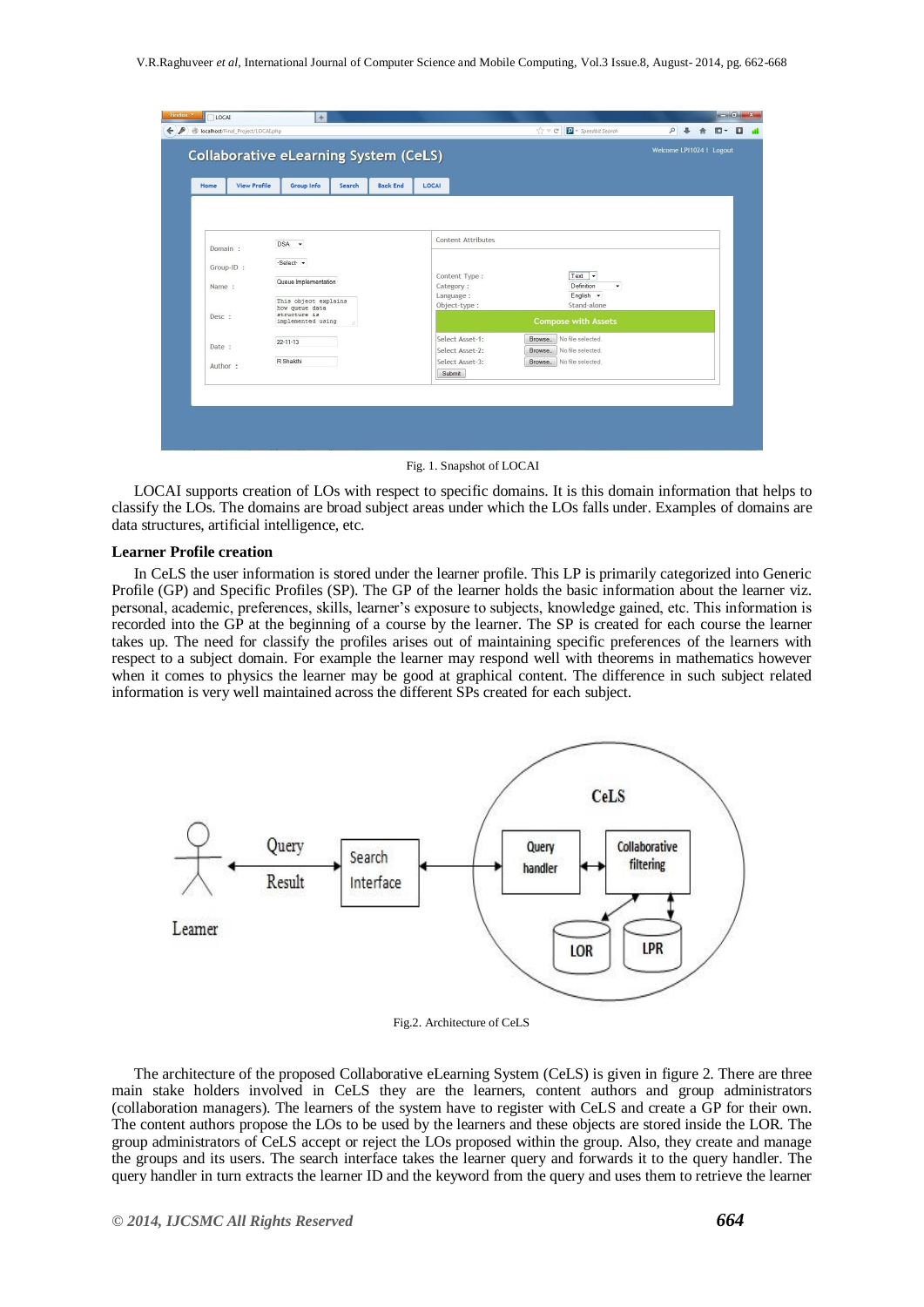profile and LOs from the LPR and LOR respectively. The retrieved LOs are then filtered by the collaborative filtering approach where the affinity between the LOs and the Learner Profile is determined. This affinity value is used to order the LOs retrieved before it is being delivered to the learners.

#### **Dynamic Learner Profile Update**

 The learner profile created in CeLS by considering the parameters of the IEEE and IMS standards reflects the activities of the learner over the eLearning environment. This is achieved by dynamically updating the profile of the learner whenever the learner learns a particular topic or they take up an interactive activity like quiz etc. Whenever the learner likes an object, the SP for that domain gets updated over the preferences, skills and knowledge aspects.

#### **Content classification and grouping**

This module of CeLS focuses on formation of learning groups and posting of learning contents. The groups thus created are to be administrated by the person who is made in-charge of the group. The content authors are allowed to post the small granular contents into the group under the appropriate domains. The contents thus posted will be advertised to all the members of the group. The group will have the content that will be available to all the members and non-members of the group along with the contents that are only available for its members. Each group has a moderator who has the role of approving or rejecting the LOs based on the suitability of the content. Several groups can be created under each subject domain in-order to host the contents of respective authors. All these groups have a common learning path to be followed by the learners.

#### **Establishing support for LOs**

The learners can either explicitly join the group or utilize the public content without joining the group. The group adds additional information to the LO in the form of peer support, alternative content, pre requisite, etc. The LOs of a particular group might have been understood by so many learners in the group. The people who understood that content are considered to be peers. The more the peer support for the content, the more will be the benefit for the learner. So the learner who wishes to learn from their peers would prefer the content that has the peer support. Similarly some learners expect the alternative explanation for the contents which they wish to learn. In such cases, the alternative content support on content adds weight to the content. The content classification helps to diversify the content options available to the learners based on the extent to which the support is provided. Whenever the learner searches for a specific content, the same content available in different groups are presented to the learner so that the learner can choose the content that provides the best support for them. Since the learner is not forced to explicitly join a specific group, the learner has the free hands to utilize the contents of different groups. Once when the learner has utilized a threshold number of objects from a specific group, the system would suggest the learner to join the group and utilize the unused contents of that group. This kind of dynamic group decision method greatly benefits the learners.

## **Mapping the learner profile to LOs**

The final module is mapping the learner profile with the appropriate LOs that provides the proper support to the learners. This can be achieved by determining the attributes of the LP and the group attributes. First the learner profile attributes must be considered to identify the LOs that cater the requirements of the Learner Profile. For this, the learner profile attributes can be assigned weight based on the requirements of the learner. The LOs that caters the requirement of a particular learner profile are then retrieved. Such retrieved object's parameters have to be evaluated against the learner profile attributes. If there is a match for a profile attribute in an object, then the matching on that attribute is considered to be successful. Otherwise the match on that attribute can be considered a failure.

## **Query handling and Domain filtering**

The learner query keyword is used to retrieve the LOs for the learners. The interface must give the provision for the learner to enter the keyword based on which the search has to be made. Also there must be provision for searching with and without profiling.

Once the search query is taken from the learner, the next step is to identify the domains to which a particular search query keyword matches to. Since a LO may belong to more than one domain, they have to be filtered according to the domain of interest of the learners.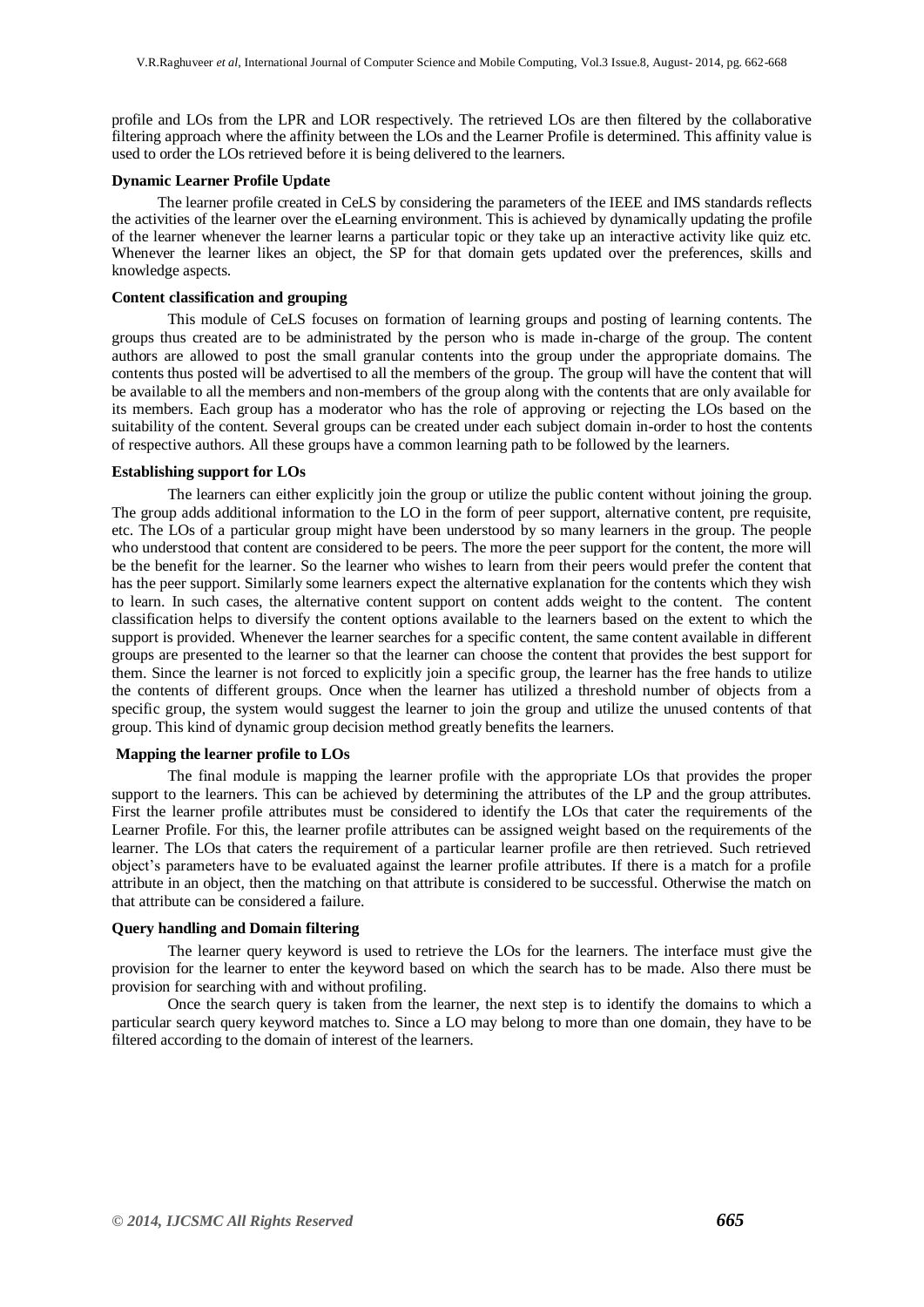|       | AM localhost / localhost   phpMyAdmin  X                     |            | Search |                 | $\times$<br>$+$ | 3.00                  |
|-------|--------------------------------------------------------------|------------|--------|-----------------|-----------------|-----------------------|
|       | localhost/Final_Project/searchnew.php                        |            |        |                 | ☆ v c           |                       |
|       | <b>Collaborative e-Learning System (CeLS)</b>                |            |        |                 |                 | Welcome ragg ! Logout |
|       |                                                              |            |        |                 |                 |                       |
| Home  | <b>View Profile</b>                                          | Group Info | Search | <b>Back End</b> | LOCAL           |                       |
|       |                                                              |            |        |                 |                 |                       |
| queue | Go !!<br>Select your domain of interest ?<br>Data Structures |            |        |                 |                 |                       |

Fig. 3. Filtering the learner search based on domain

The interface in figure 3 presents the list of all the domains under which the retrieved LOs falls under. The learner in turn selects their domain of interest to fetch the LOs that of that domain. This gives the learner the flexibility in selecting the appropriate domain to filter the content.

## **Re-ranking the LOs based on learner profile mapping**

The match on all the attributes of the learner profile with that of the LO can be represented in the form of a two dimensional matrix space. The rows of the matrix can represent the LOs retrieved and the columns represent the attributes of the learner profile. The cells of this matrix hold the information on whether a profile requirement is catered by that object or not. The collective information on all the cells of a row in that matrix represents the extent to which each object can cater the learner's requirement.

|                                               |                                                | localhost / localhost   phpMyAdmin<br>Search |        |                              | ÷<br>$\times$                                                                         | <b>STATISTICS</b>     |                                                  |                  |              |                |                    |  |
|-----------------------------------------------|------------------------------------------------|----------------------------------------------|--------|------------------------------|---------------------------------------------------------------------------------------|-----------------------|--------------------------------------------------|------------------|--------------|----------------|--------------------|--|
|                                               | <b>O</b> localhost/Final_Project/searchnew.php |                                              |        |                              |                                                                                       |                       | $\frac{1}{2}$<br>$\hat{z}$ $\vee$ C              | $8 - Google$     |              |                | م                  |  |
| <b>Collaborative e-Learning System (CeLS)</b> |                                                |                                              |        |                              |                                                                                       | Welcome ragg ! Logout |                                                  |                  |              |                |                    |  |
| Home                                          | <b>View Profile</b>                            | <b>Group Info</b>                            | Search | <b>Back End</b>              | <b>LOCAI</b>                                                                          |                       |                                                  |                  |              |                |                    |  |
|                                               |                                                |                                              |        |                              | queue<br>Advance Search With Profiling                                                | Search                |                                                  |                  |              |                |                    |  |
|                                               |                                                |                                              |        |                              | © Profiling with Collaborative Group Search<br>Result With Collaborative Group Search |                       |                                                  |                  |              |                |                    |  |
|                                               | <b>Group ID ID</b>                             | <b>Name</b>                                  |        |                              | <b>Description</b>                                                                    |                       | <b>Domain</b>                                    | <b>Author</b>    | Type         | Level          | <b>Medium</b>      |  |
| G <sub>112</sub>                              |                                                | 104 Queue explanation                        |        | Basic level queue in images. |                                                                                       |                       | <b>Data Structures</b>                           | Forouzan         | image        | basic          | english            |  |
| G <sub>112</sub>                              |                                                | 103 Queue definition                         |        | Basic level queue in images. |                                                                                       |                       | <b>Data Structures</b>                           | Forouzan         | image        | basic          | english            |  |
| G <sub>111</sub>                              |                                                | 101 Queue Definition                         |        | Basic level queue in text.   |                                                                                       |                       | <b>Data Structures</b>                           | Forouzan         | text         | basic          | english            |  |
|                                               |                                                | <b>170 Queue Applications</b>                |        | Applications of queue DS     |                                                                                       |                       | <b>Data Structures</b>                           | <b>Deshpande</b> | text         | basic          | english            |  |
| G <sub>111</sub><br>G <sub>111</sub>          | 195 stack<br>194 array                         |                                              |        | sparse tree<br>tree          |                                                                                       |                       | <b>Data Structures</b><br><b>Data Structures</b> | sugan<br>shakthi | text<br>text | basic<br>basic | english<br>english |  |

Fig. 4. Re-ranked results retrieved based on a profile

The result of the matrix thus obtained conveys the extent to which the learner profile matches with the objects. In order to know the level of match between the profile and the objects based on the support provided by the objects, the matrix value is recomputed to consider the weights for the support attributes. This fulfils the profile requirement of the learner along with the necessary support needed by the learner to make use of the object. This method of matching the learner requirement with the LOs helps to find the closest matching result to the learner. Figure 4 shows the snapshot of results retrieved based on the matching score.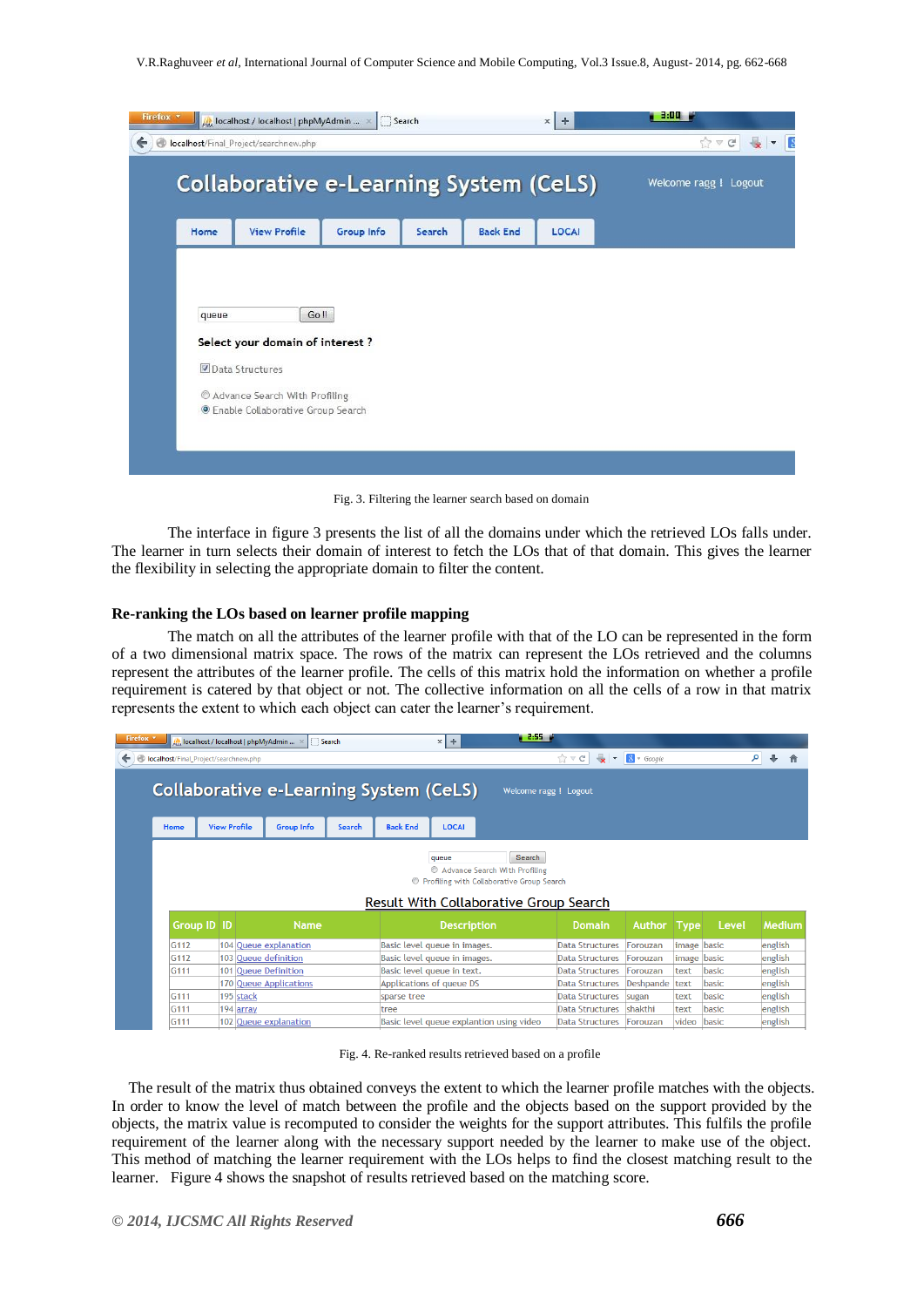#### III. **EXPERIMENTAL RESULTS**

In our work we have created about 64 small granular objects under the subject domain "Data Structures". These LOs were given the appropriate description keywords and stored inside the LOR. A sample set of 32 learners took part in searching the LOs using the keywords. The learners were categorized into three batches viz. batch1 to batch3. Batch1 learners were beginners, whereas batch2 and batch3 learners were intermediate and advanced learners respectively. As the learners utilize the LOs, their profiles get updated with the information on the object's utilization by the learner themselves. As the learner took up the Data structures course, the CeLS have recorded the utilization of LOs by the learners. The skills, preferences and knowledge of the learners were updated over the utilization of LOs. The precision of retrieval [5] was calculated through the formula given in 1,

Precision = {relevant documents}  $\bigcap$  {retrieved documents} / {retrieved documents} (1)

Since most of the LOs retrieved are relevant to the query keyword used by the learner, the precision of retrieval at top k results is used as a measure to determine the accuracy. Precision at top k is the number of top k objects utilized over the total number of objects retrieved. The k value may be 1, 3, or 5 depending upon the application or the number of LOs available under a given topic. In our study we have considered the k value as 3 to determine the effectiveness of CeLS.

Table 1.0 lists the difference between the LOs retrieved and the number of LOs relevant for the learner with and without using CeLS based recommendation.

|                    | No. of<br><b>learners</b> | No. of<br>search<br>iterations | Objects utilized at<br>top 3 (without<br>CeLS | Objects utilized<br>at top $3$ (with<br>$CeLS$ ) | <b>Precision at</b><br>top 3 (without<br>CeLS | <b>Precision at</b><br>$top$ 3(with<br>CeLS) |
|--------------------|---------------------------|--------------------------------|-----------------------------------------------|--------------------------------------------------|-----------------------------------------------|----------------------------------------------|
| Batch1             | 12                        | 28                             | 11                                            | 19                                               | 0.39                                          | 0.67                                         |
| Batch <sub>2</sub> | 10                        | 24                             | 8                                             | 17                                               | 0.33                                          | 0.7                                          |
| Batch <sub>3</sub> | 10                        | 22                             | 8                                             | 13                                               | 0.36                                          | 0.59                                         |
| Mean               | 10.6                      | 21.3                           | $\mathbf Q$                                   | 16.33                                            | 0.36                                          | 0.65                                         |

TABLE I STUDY DATA ON LOS RETRIEVED THROUGH CELS

The graph in figure 5 shows the difference between the effectiveness of LO retrieval in traditional LMSs and in CeLS.



Fig. 5. Traditional LO retrieval vs. CeLS

#### IV. **RESULT ANALYSIS**

The results have shown that the average precision of CeLS on 64 search iterations is 65% whereas that of searching without profiles being 36%. The reason for less precision in cases where searching is made without profiles is that the learner requirement is less known by the system so it provides the content based on "one size fits all" principle. CeLS have thus improved the overall effectiveness of LO retrieval over the traditional searching by  $80\%$ .